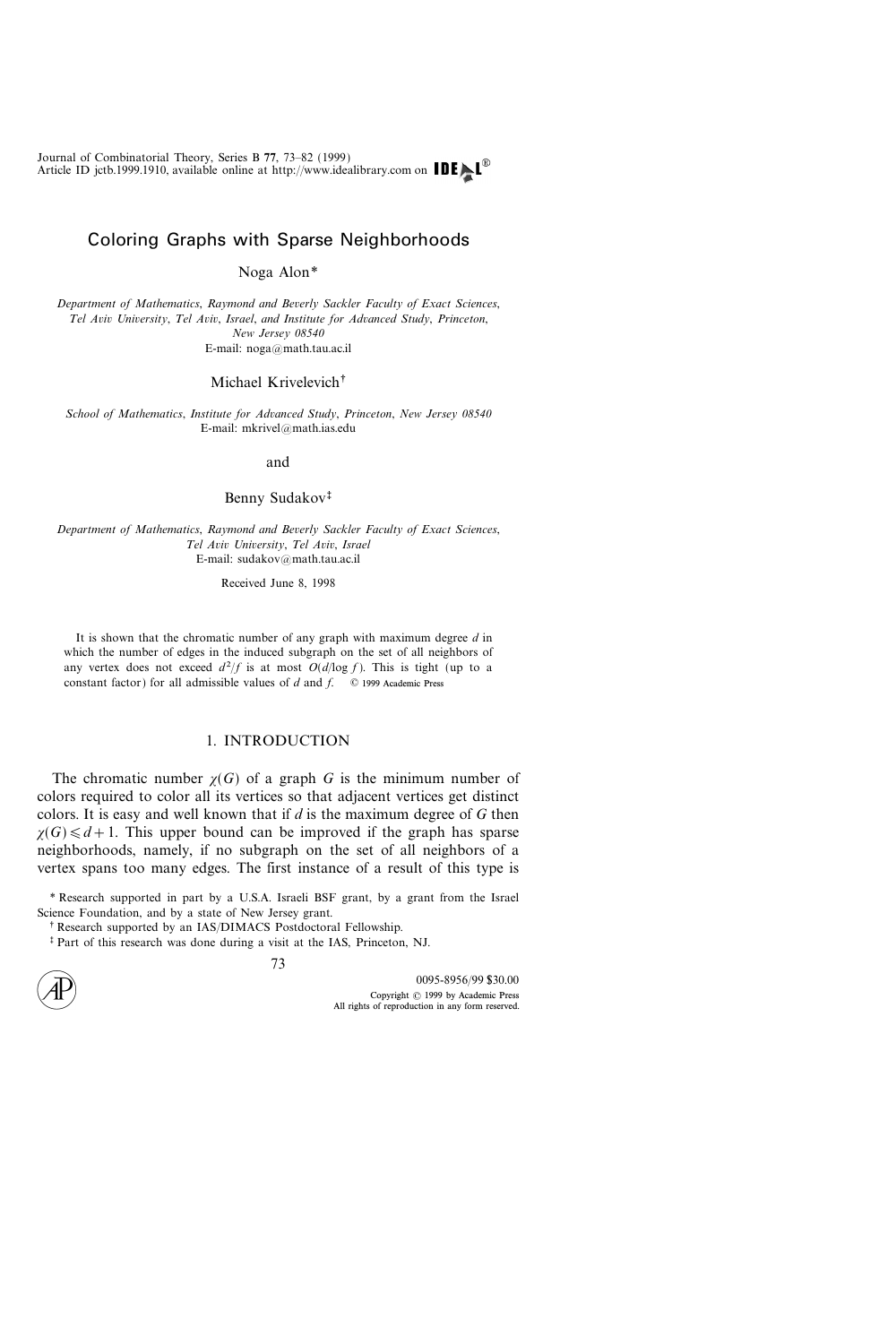Brooks' Theorem [5], which asserts that if no neighborhood contains  $\binom{d}{2}$ edges (that is, if G contains no copy of the complete graph on  $d+1$  vertices), then  $\chi(G) \le d$ . Molloy and Reed [13] proved that for every  $\varepsilon > 0$ there is some  $\delta > 0$  such that if no neighborhood contains more than  $(1 - \varepsilon)(\frac{d}{2})$  edges, then  $\chi(G) \leq (1 - \delta)(d + 1)$ . Johansson [7] proved that if each neighborhood contains no edges at all (that is, if  $\overline{G}$  is triangle-free), then  $\chi(G) \le O(d/\log d)$ . Related results for independence numbers of graphs with sparse neighborhoods appeared earlier in [1]. Our main result in the present note is the following.

THEOREM 1.1. There exists an absolute positive constant c such that the following holds. Let  $G=(V, E)$  be a graph on n vertices with maximum degree  $\tilde{d}$  in which the neighborhood  $N(v)$  of any vertex  $v \in V$  spans at most  $d^2/f$  edges. Then the chromatic number of G is at most  $c(d/\log f)$ .

This result supplies an interpolation between the above mentioned bounds and is tight, up to the multiplicative constant  $c$ , for all admissible values of  $d$  and  $f$ , as stated in the following result.

PROPOSITION 1.2. There exists an absolute positive constant b such that the following holds. For every positive integer d and every f satisfying  $2 \leq f \leq 2d^2$ , there is a graph G with maximum degree at most d in which the neighborhood of any vertex spans at most  $d^2/f$  edges and  $\chi(G) \geq b(d/\log f)$ .

The proof of the main result is based on probabilistic arguments, and is described in the following section. The final section contains some concluding remarks.

#### 2. THE PROOF

We first prove Theorem 1.1 for  $f \ge d^{4\varepsilon}$ , where  $\varepsilon > 0$  is some fixed constant (say,  $\varepsilon = 1/28$ ). We make no attempt to optimize our absolute constants here and in the rest of the paper.

THEOREM 2.1. Let  $G=(V, E)$  be a graph on n vertices with maximum degree d in which the neighborhood  $N(v)$  of any vertex  $v \in V$  spans at most  $d^{2-4\varepsilon}$  edges for some fixed  $\varepsilon > 0$ . Then the chromatic number of G is at most  $O(d/(\varepsilon^3 \log d)).$ 

Our proof relies heavily on the following result of Johansson [7] mentioned in the introduction.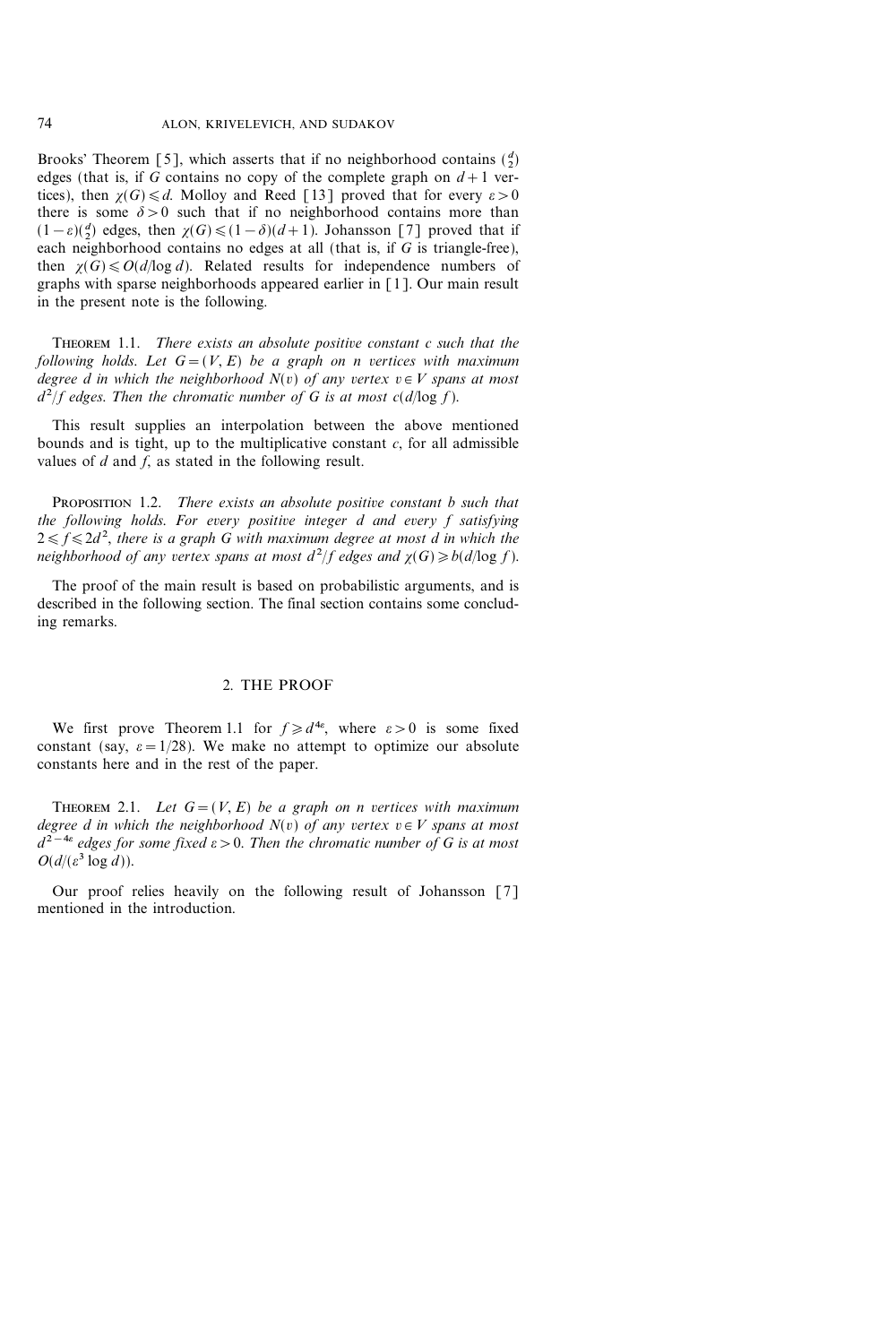PROPOSITION 2.2 [7]. If G is a triangle-free graph with maximum degree d then

$$
\chi(G) \leqslant O\left(\frac{d}{\log d}\right).
$$

We need the following lemma.

LEMMA 2.3. Let  $\varepsilon > 0$  be a fixed real. Let  $G = (V, E)$  be a graph on n vertices with maximum degree  $d$  in which the neighborhood  $N(v)$  of each vertex  $v \in V$  spans at most  $d^{2-4\varepsilon}$  edges. Then there exists a partition of the vertex set  $V = V_1 \cup \cdots \cup V_k$  with  $k = \Theta(d^{1-\epsilon}/\epsilon^2)$ , such that for any  $1 \le i \le k$  the induced subgraph G[V<sub>i</sub>] is triangle-free and has maximum degree at most  $O(d/\varepsilon^2 k) = O(d^{\varepsilon}).$ 

Proof. We may and will assume, whenever this is needed, that  $d$  is sufficiently large. First partition the vertices of G into  $d^{1-\epsilon}$  parts  $U_i$ ,  $1 \le i \le d^{1-\epsilon}$ . To do so color the vertices of the graph randomly and independently by  $d^{1-\epsilon}$  colors. For a vertex  $v \in V(G)$ , and a vertex u adjacent to it, call u a *bad neighbor* of v, if they have at least  $d^{1-2\varepsilon}$  common neighbors. Otherwise call  $u$  a good neighbor of  $v$ . Since the neighborhood of any vertex spans at most  $d^{2-4\varepsilon}$  edges, there are at most  $2d^{1-2\varepsilon}$  bad neighbors for any vertex. For any vertex  $v$  define three types of "bad" events. Let A<sub>n</sub> be the event that v has more than  $2d^{\epsilon}$  neighbors of the same color as v. Let  $B<sub>v</sub>$  be the event that v has more than  $10/\varepsilon$  bad neighbors with the same color as v. Finally, let  $C<sub>v</sub>$  be the event that the set of good neighbors of v which have the same color as v spans more than  $100/\varepsilon^2$ edges. We use the symmetric version of the Lovász Local Lemma (see, e.g. [4]) to prove that with positive probability no bad events happen.

Note that each of the events  $A_v$ ,  $B_v$  and  $C_v$  is independent of all but at most  $O(d^2)$  others, as it is independent of all events  $A_u$ ,  $B_u$ ,  $C_u$  corresponding to vertices u whose distance from  $v$  is bigger than 2. Since the degree of any vertex in its color class is binomially distributed with mean at most  $d^e$ , the standard Chernoff estimates (see, e.g., [4, Appendix A]) imply that the probability that the vertex v has more than  $2d^{\epsilon}$  neighbors of the same color as that of v is at most  $e^{-\Omega(d^{\varepsilon})} < d^{-3}$ . Clearly

$$
Pr[\,B_v\,] \leqslant \binom{2d^{1-2\varepsilon}}{10/\varepsilon} \left(\frac{1}{d^{1-\varepsilon}}\right)^{10/\varepsilon} < d^{-3}.
$$

To bound the probability of  $C<sub>v</sub>$  we need the following simple observation. If a graph has more than  $100/\varepsilon^2$  edges than by Vizing's theorem [14] it either has a vertex of degree at least  $9/\varepsilon$  or a matching with at least  $9/\varepsilon$ edges. Therefore  $C<sub>v</sub>$  can happen only if we have a matching of size at least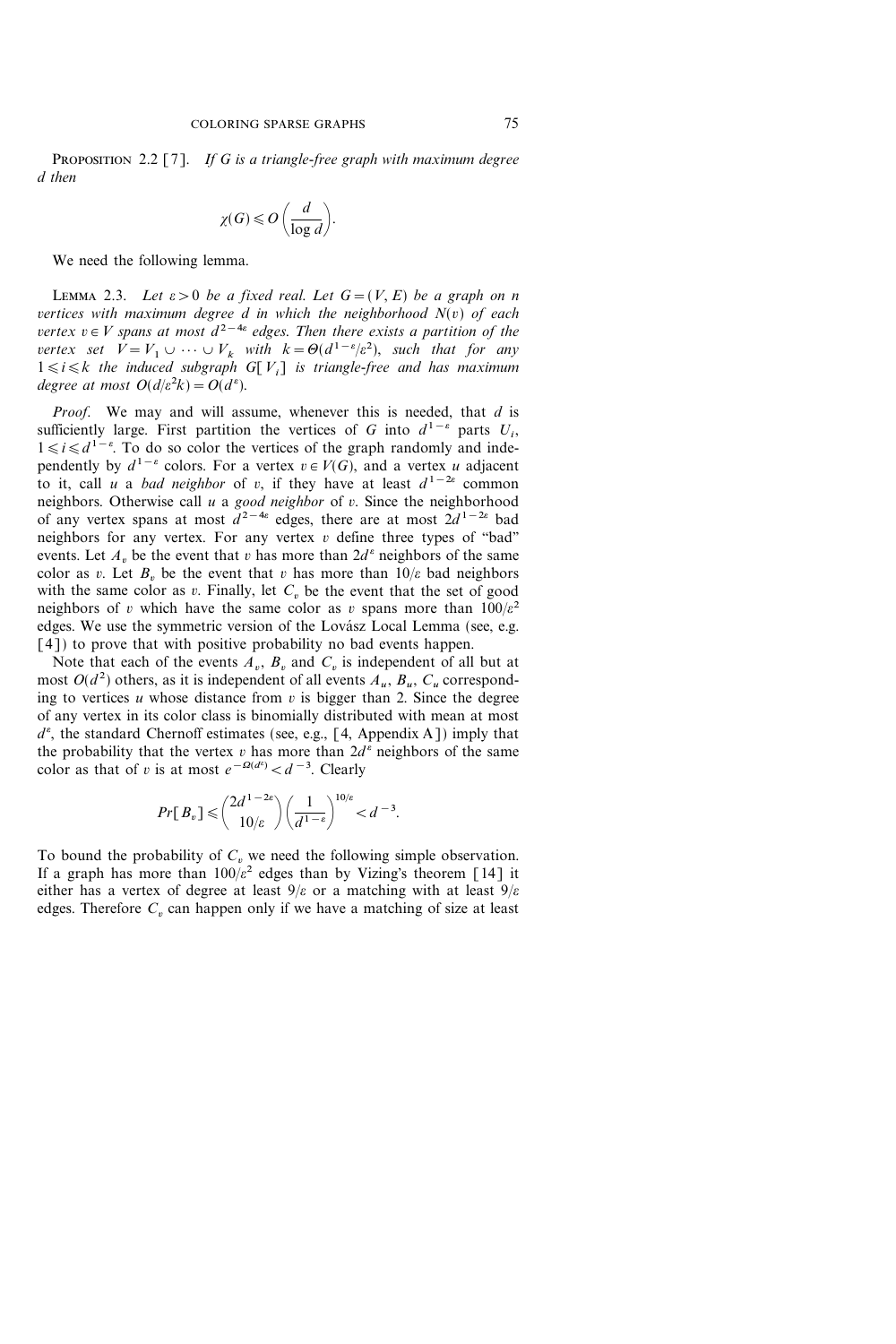$9/\varepsilon$  on the good neighbors of v which have the same color as v or there is a good neighbor u of v, such that u and v have at least  $9/\varepsilon$  common neighbors with the same color as  $v$ . The probability of the first event is bounded by

$$
\binom{d^{2-4\epsilon}}{9/\epsilon}((d^{1-\epsilon})^{-2})^{9/\epsilon} < 0.5d^{-3},
$$

and the probability of the last one is at most

$$
d\binom{d^{1-2\varepsilon}}{9/\varepsilon}\binom{1}{d^{1-\varepsilon}}^{9/\varepsilon} < 0.5d^{-3}.
$$

Therefore the probability of  $C_v$  is at most  $d^{-3}$ . Thus, by the Local Lemma, with positive probability none of the events  $A_v$ ,  $B_v$  or  $C_v$  happen. Thus we have a partition  $U_i$ ,  $1 \le i \le d^{1-\epsilon}$  such that in each induced subgraph G[U<sub>i</sub>] the maximum degree is at most  $2d^{\epsilon}$  and the neighborhood of any vertex v in it has the property that one can remove from it a set  $S_n$ , of at most  $100/\varepsilon^2 + 10/\varepsilon \le 110/\varepsilon^2$  vertices such that the remaining ones span no edges. Fix such a partition.

Recall that a graph is p-degenerate if any subgraph of it contains a vertex of degree at most p. Such graphs are trivially  $p+1$  colorable. Construct an auxiliary digraph  $D_i$  on the set of vertices  $U_i$  as follows. For each vertex  $v \in U_i$  the edges from v are exactly the ordered pairs  $\{(v, u) | u \in S_{v,i}\}\)$ . By definition, the digraph  $D_i$  has maximum outdegree at most  $110/\varepsilon^2$  and therefore it is  $220/\varepsilon^2$  degenerate. Thus D<sub>i</sub> can be properly colored by at most  $220/\varepsilon^2 + 1$  colors. Note that each color class is now a triangle-free graph. Altogether this gives a partition of the graph into at most  $O(d^{1-\epsilon}/\epsilon^2)$ parts such that each part induces a triangle-free graph with maximum degree at most  $2d^e$ . This completes the proof.  $\blacksquare$ 

Now we are ready to prove the theorem.

*Proof of Theorem* 2.1. Let  $V_1$ , ...,  $V_k$  be a partition of the vertices of G satisfying the properties in Lemma 2.3. Then by Johansson's result (Proposition 2.2) the chromatic number of each induced subgraph  $G[V_i]$ is at most  $O((d/\varepsilon^2 k)/\log(d/\varepsilon^2 k))$ . Coloring each subgraph G[V<sub>i</sub>] by its own colors we get a proper coloring of G. Therefore

$$
\chi(G) \leq k \ O\left(\frac{d}{\varepsilon^2 k}\middle|\log\left(\frac{d}{\varepsilon^2 k}\right)\right) = O\left(\frac{d}{\varepsilon^3 \log d}\right). \quad \blacksquare
$$

An immediate consequence of the last theorem is the following: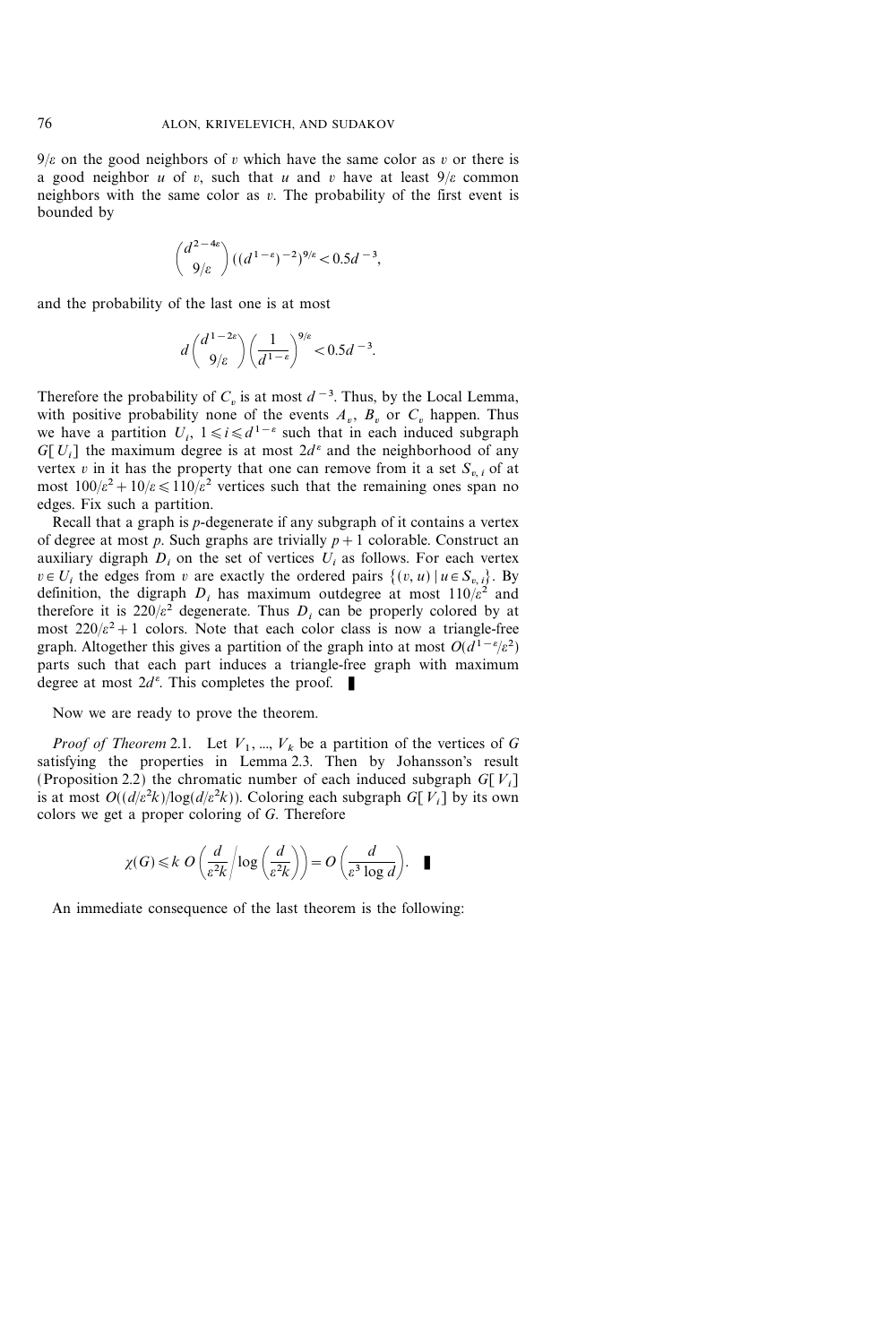COROLLARY 2.4. Let  $H=(V, E)$  be a fixed graph so that  $H-v$  is bipartite for some  $v \in V$ . Then the chromatic number of any graph G with maximum degree d, which does not contain a copy of H is at most  $O(d/\log d)$ . In particular, this is true for  $H = C_k$ , the cycle of length k.

*Proof.* We may and will assume, that d is sufficiently large as a function of the size of H. For each vertex u of G the induced subgraph  $G[N(u)]$ on the neighborhood of u contains no copy of the bipartite graph  $H-v$ . Thus by the known results on Zarankiewicz's problem (see, e.g., [11, Problem 10.37]) the number of edges in  $G[N(v)]$  is at most  $d^{2-4\varepsilon}$  for some fixed  $\varepsilon = \varepsilon(H)$ . Now use Theorem 2.1 to color G.

The general case of Theorem 1.1 cannot be proved using the arguments in the proof of Theorem 2.1 since if  $f$  is much smaller than the degree  $d$  the desired partition cannot be obtained in one step since this would cause more dependencies than we may allow. To overcome this difficulty we apply an approach similar to the one used in [2] and construct the desired partition by a sequence of random halving steps. This is done using the following lemma.

LEMMA 2.5. Let  $G=(V, E)$  be a graph on n vertices with maximum degree  $d \geq 2$  in which the neighborhood  $N(v)$  of any vertex  $v \in V$  spans at most s edges. Then there exists a partition of V into two subsets  $V=V_1 \cup V_2$ such that the induced subgraph G[V<sub>i</sub>],  $i=1, 2$ , has maximum degree at most  $d/2+2\sqrt{d \log d}$  and the neighborhood  $N(u)$  of any vertex u in G[V<sub>i</sub>],  $i=1$ , 2 spans at most  $s/4+2d^{3/2} \sqrt{\log d}$  edges.

*Proof.* Partition the set of vertices V into two subsets  $V_1$  and  $V_2$  by choosing for each vertex randomly and independently an index  $i$  to be either 1 or 2 and placing it into  $V_i$ . For  $i=1, 2$  let  $G_i$  be the induced subgraph of G on  $V_i$ . For each  $v \in V$  let  $A_v$  be the event that the degree of v in  $G_i$  is greater than  $d/2+2\sqrt{d}\log d$  and let  $B_v$  be the event that the neighborhood of v in  $G_i$  spans more than  $s/4 + 2d^{3/2} \sqrt{\log d}$  edges. Observe that if none of the events  $A_v$ ,  $B_v$  holds, then our partition satisfies the assertion of the lemma. Hence it suffices to show that with positive probability no event  $A_n$ ,  $B_n$  happens. We prove this by applying the Local Lemma. Since the number of neighbors of any vertex v in  $G_i$ ,  $i=1, 2$ , is a binomially distributed random variable with parameters  $d(v) \le d$  and 1/2, it follows by the standard estimates for Binomial distributions (cf., e.g., [4, Appendix A ]) that for every  $v \in V$ 

$$
Pr(A_v) \le 2e^{-(2(2\sqrt{d \log d})^2/d)} \le 2d^{-8}.
$$

To bound the probability of the event  $B<sub>v</sub>$  we use a large deviation inequality for martingales. Denote by  $X_v^i$  the number of edges spanned by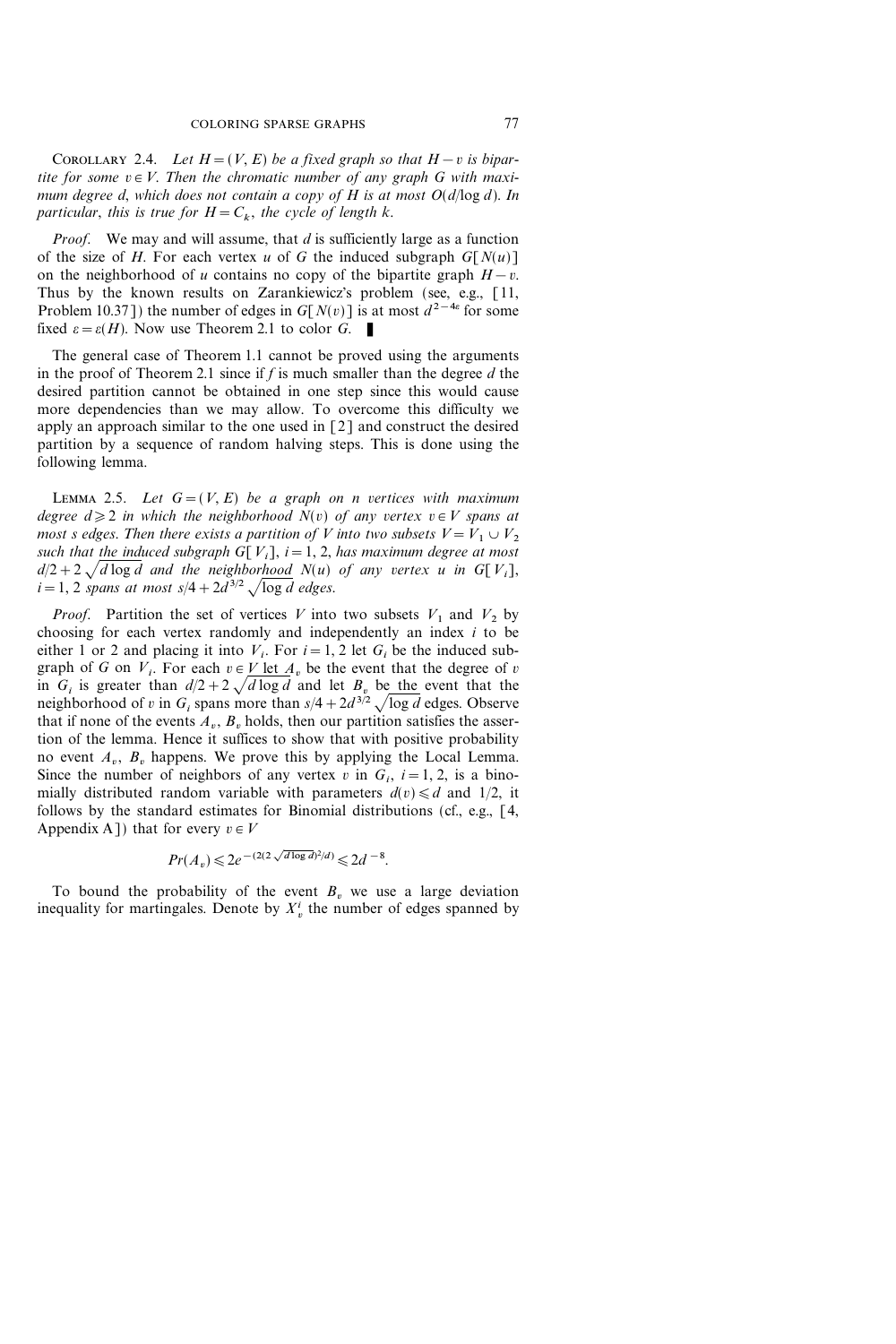the neighborhood of v in  $G_i$ . Then the expected value of  $X_v^i$  satisfies  $EX_v^i \leq s/4$ . Observe that by shifting a neighbor u of v from  $G_1$  to  $G_2$  or vice versa the value of  $X_v^i$  can change by at most  $d(u) \le d$ . Since the number of neighbors of  $v$  is at most  $d$ , the large deviation inequality for vertex exposure martingale (see, e.g., [12, p. 149]) implies that

$$
Pr(X_v^i - EX_v^i \ge t) \le e^{-2t^2/(d \cdot d^2)}.
$$

By taking  $t = 2d^{3/2} \sqrt{\log d}$  we obtain

$$
Pr(B_v) \leq e^{-2((2d^{3/2}\sqrt{\log d})^2/d^3)} < 2d^{-8}.
$$

Clearly each event  $A_v$ ,  $B_v$  is independent of all but at most  $2d^2$  others, as it is independent of all events  $A_u$ ,  $B_u$  corresponding to vertices u whose distance from v is bigger than 2. Since  $e \cdot 2d^{-8} \cdot (2d^2 + 1) < 1$  we conclude, by the Local Lemma, that with positive probability no event  $A_v$ ,  $B_v$  holds. This completes the proof of the lemma.  $\blacksquare$ 

*Proof of Theorem* 1.1. Let  $G=(V, E)$  be a graph with maximum degree d in which the neighborhood  $N(v)$  of any vertex  $v \in V$  spans at most  $d^2/f$ edges. Since the chromatic number of G is at most  $d+1$  we may and will assume, whenever this is needed, that  $f$  is sufficiently large. First we consider the case  $f > d^{1/7}$ . In this case the result of the theorem follows from Theorem 2.1 with  $\varepsilon = 1/28$ . Hence we can assume that  $f \le d^{1/7}$ . Apply Lemma 2.5 to split G into two induced subgraphs G[V<sub>i</sub>],  $i=1, 2$  such that the maximum degree in each G[V<sub>i</sub>] is at most  $d/2+2\sqrt{d \log d}$  and the neighborhood  $N(u)$  of any vertex u in G[V<sub>i</sub>],  $i=1, 2$ , spans at most  $d^2/(4f) + 2d^{3/2}\sqrt{\log d}$  edges. By applying Lemma 2.5 again to each of these two graphs we obtain a splitting of G into four induced subgraphs. Continuing in this manner we obtain, after *j* such halving steps, a partition of G into  $2^j$  induced subgraphs. Define two sequences  $d_t$  and  $s_t$ ,  $0 \le t \le j$ as follows,  $d_0 = d$ ,  $s_0 = d^2/f$  and for all  $t < j$ :

$$
d_{t+1} = d_t/2 + 2\sqrt{d_t \log d_t}, \qquad s_{t+1} = s_t/4 + 2d_t^{3/2}\sqrt{\log d_t}.
$$

Note that by Lemma 2.5,  $d_t$  is an upper bound for the maximum degree and  $s_t$  is an upper bound for the number of edges spanned by the neighborhood of any vertex in any of the  $2<sup>t</sup>$  induced subgraphs of G obtained after t halving steps.

Let *j* be the smallest integer for which  $\left(\frac{8d}{2^{j}}\right)^{1/7}$  becomes less than *f*. We claim that  $d_j \le 8d/(2^j)$  and  $s_j \le (8d/2^j)^2/f$ . Thus we can apply Theorem 2.1 (with  $\varepsilon = 1/28$ ) to each of the 2<sup>*j*</sup> induced subgraphs obtained after the *j*th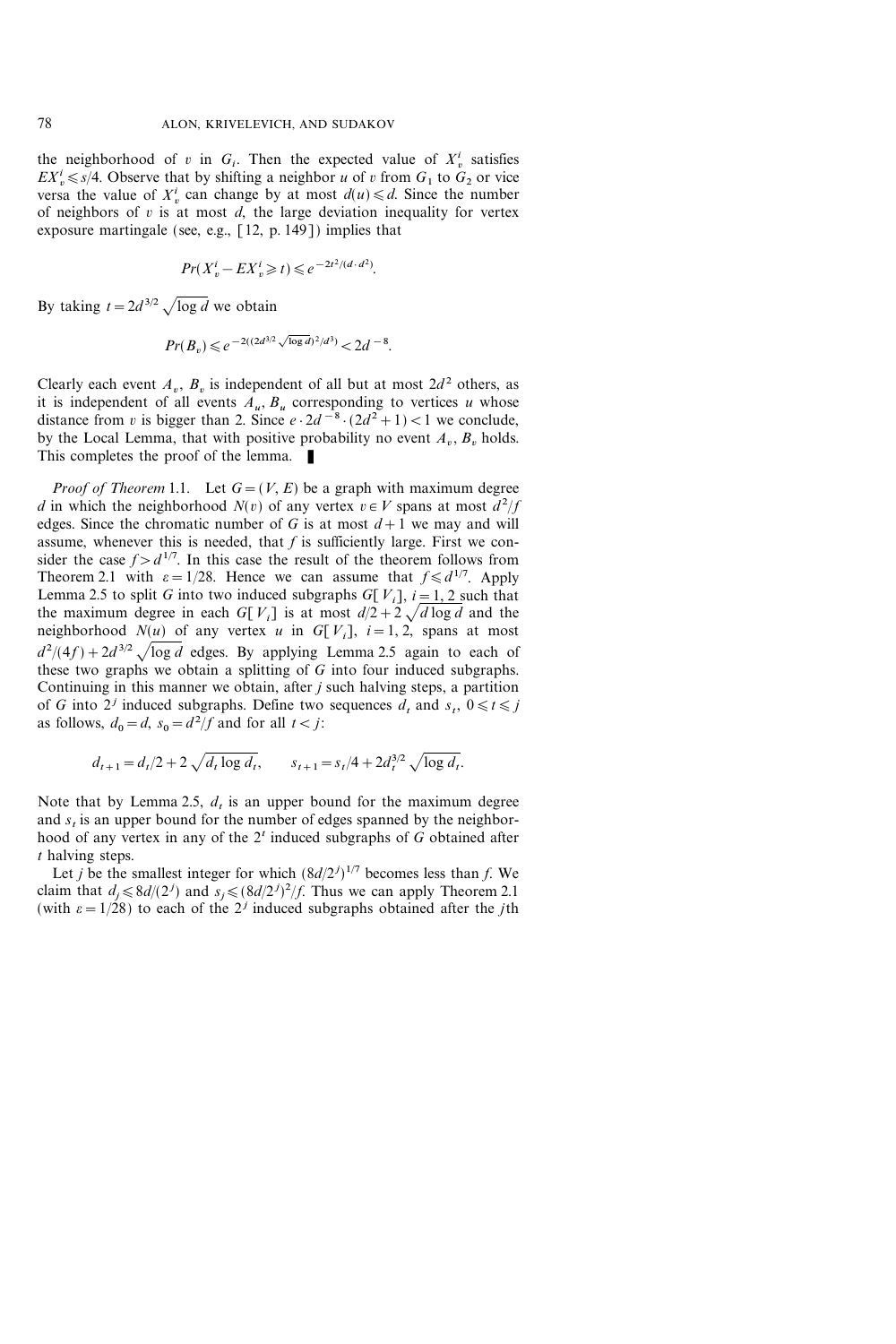step of the partition. This implies that the chromatic number of each such induced subgraph is at most

$$
O\left(\frac{8d/2^j}{\log(8d/2^j)}\right) = O\left(\frac{d}{2^j\log f}\right).
$$

By coloring each of the  $2<sup>j</sup>$  induced subgraphs with new colors we obtain a proper coloring of G by  $O(d/\log f)$  colors. In order to complete the proof of the theorem it thus remains to show that  $d_j \le 8d/(2^j)$  and  $s_j \le (8d/2^j)^2/f$ .

Clearly,  $d_t \ge d/(2^t) > f^7/8$  is large enough by our assumption, hence  $d_{t+1} \le d_t/2 + d_t^{2/3} \le \frac{1}{2} (d_t^{1/3} + 1)^3$  for all  $t < j$ . Thus by taking cubic roots and subtracting  $1/(2^{1/3}-1)$  from both sides we obtain

$$
d_{t+1}^{1/3} - \frac{1}{2^{1/3} - 1} \leq \frac{1}{2^{1/3}} \left( d_t^{1/3} + 1 \right) - \frac{1}{2^{1/3} - 1} = \frac{1}{2^{1/3}} \left( d_t^{1/3} - \frac{1}{2^{1/3} - 1} \right).
$$

Therefore

$$
d_j^{1/3} - \frac{1}{2^{1/3} - 1} \leq \frac{1}{2^{j/3}} \bigg(d_0^{1/3} - \frac{1}{2^{1/3} - 1}\bigg),
$$

and, since  $d_0 = d$  and  $2^{1/3} - 1 > 1/4$ ,

$$
d_j^{1/3} \leq \frac{d^{1/3}}{2^{j/3}} + 4 \leq 2 \frac{d^{1/3}}{2^{j/3}}.
$$

The last inequality follows from the assumption that  $d/2^{i-1} > f^7/8$  is large enough. Thus  $d_j \le 8d/(2^j)$ . Note that the same proof also shows that  $d_t \leq 8d/2^t$  for all  $t \leq j$ . Since by definition

$$
s_t \ge \frac{s_0}{4^t} = \frac{d^2}{4^t f} = \frac{1}{64} \frac{\left(\frac{8d}{2^t}\right)^2}{f} \ge \frac{1}{64} \left(\frac{8d}{2^t}\right)^{2-1/7} \ge \frac{1}{64} d_t^{2-1/7}
$$

for all  $t < j$ , we obtain that  $s_{t+1} \leq s_t/4 + 3s_t^{5/6} \leq 1/4(s_t^{1/6} + 2)^6$ . Hence by taking sixth roots and subtracting  $2/(4^{1/6}-1)$  from both sides we obtain

$$
s_{t+1}^{1/6} - \frac{2}{4^{1/6} - 1} \leq \frac{1}{4^{1/6}} \left( s_t^{1/6} + 2 \right) - \frac{2}{4^{1/6} - 1} = \frac{1}{4^{1/6}} \left( s_t^{1/6} - \frac{2}{4^{1/6} - 1} \right).
$$

Therefore

$$
s_j^{1/6}-\frac{2}{4^{1/6}-1}\!\leqslant\!\frac{1}{4^{j/6}}\bigg(s_0^{1/6}-\frac{2}{4^{1/6}-1}\bigg),
$$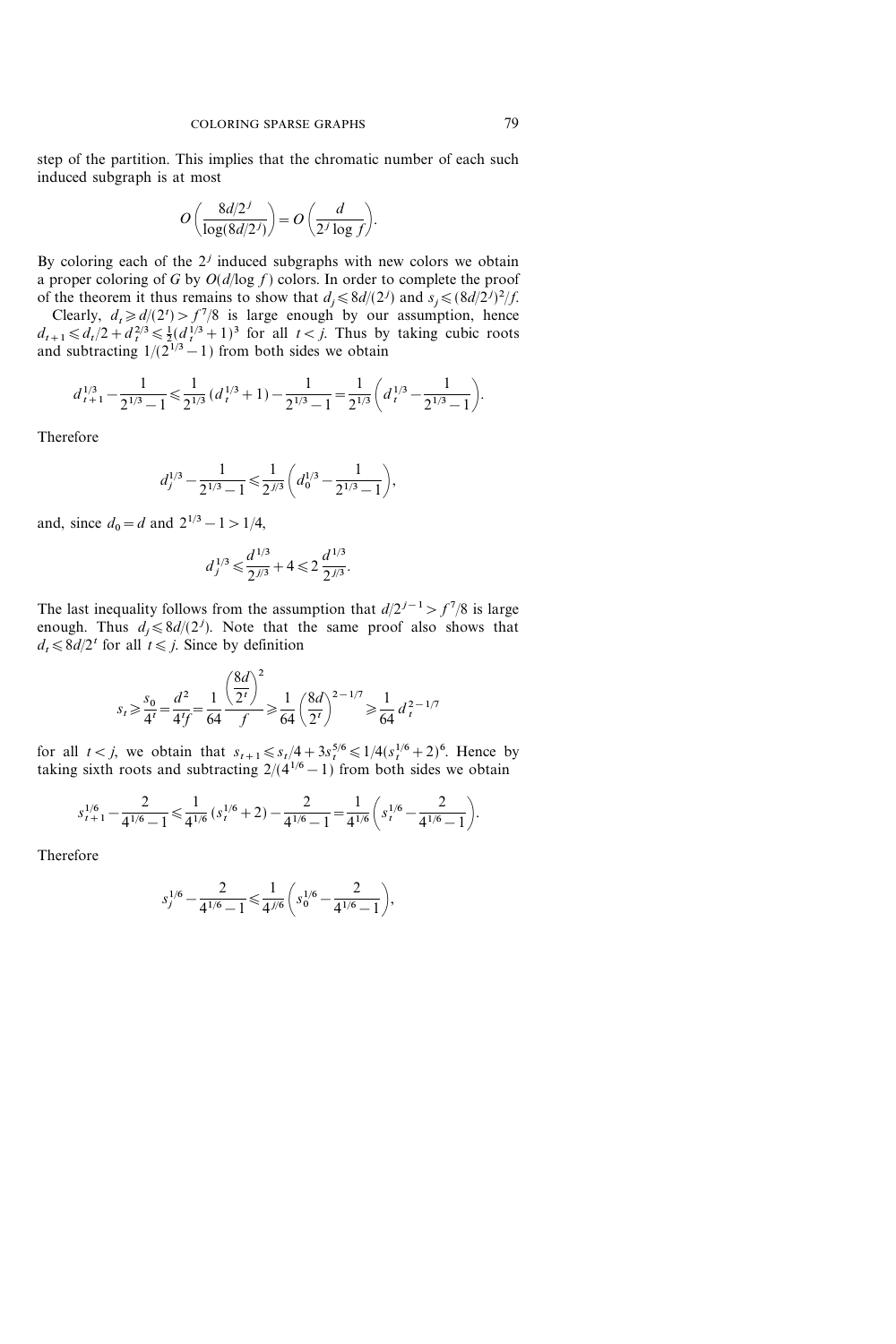and, since  $s_0 = d^2/f$  and  $4^{1/6} - 1 > 1/4$ ,

$$
s_j^{1/6}\leqslant \frac{d^{2/6}}{4^{j/6}f^{1/6}}+8\leqslant 2\,\frac{d^{2/6}}{4^{j/6}f^{1/6}}.
$$

Thus  $s_j \leq (8d/2^j)^2/f$ , completing the proof of the theorem.

We conclude the section with the (simple) proof of Proposition 1.2, which shows that the assertion of Theorem 1.1 is tight.

*Proof of Proposition* 1.2. It is well known (see, e.g.,  $[6, 10]$ ) that there is an absolute constant C so that for every integer  $\Delta$  there is a triangle-free graph G on  $m$  vertices with maximum degree  $\Delta$  containing no independent set of size at least Cmlog  $\Delta/\Delta$ . (In fact the above holds even for graphs with arbitrarily large girth; for large  $\Delta$  the best known estimate is  $(2+o(1))$  m log  $\Delta/\Delta$ , where the logarithm is in base e.) The chromatic number of each such graph is clearly at least  $\Delta/(C \log \Delta)$  and as it is triangle-free it has no edges at all in any neighborhood. Therefore, taking  $\Delta = d$ , the assertion of Proposition 1.2 for any  $f \ge d^{\Omega(1)}$  follows. We thus may assume that, say, f is an integer satisfying  $2 \le f \le d/4$ . In this case let H be a triangle-free graph with maximum degree  $\Delta = 2f$ , m vertices, and no independent set of size  $Cm \log(2f)/(2f)$ . Let G be the graph obtained from H by replacing each vertex of H by a clique on  $\lfloor d/(2f +1) \rfloor$  vertices. Then the maximum degree of G is smaller than d, it has  $m \lfloor d/(2f +1) \rfloor$  vertices, it contains no independent set of size at least  $Cm \log(2f)/(2f)$ , and the maximum number of edges in a neighborhood of a vertex in it is smaller than  $3d^2/(4f) \le d^2/f$ . It follows that the chromatic number of G is at least

$$
\frac{m \lfloor d/(2f+1) \rfloor}{Cm \log(2f)/(2f)} = \Omega(d/\log f),
$$

completing the proof.  $\blacksquare$ 

### 3. CONCLUDING REMARKS

v Some of the results described here can be extended to list colorings. The *choice number ch(G)* of a graph  $G=(V, E)$  is the smallest integer k such that for every assignment of a list  $S(v)$  of k colors to each vertex v of G there is a proper coloring of G assigning to each vertex a color from its list. Clearly  $ch(G) \ge \chi(G)$  for every graph G and it is well known that the inequality may be strict. It is not difficult to extend some of the results of this note to choice numbers. Thus, for example, using the technique of [3] it is not difficult to show that if G satisfies the assumptions of Theorem 2.1 and  $d \geq (\log n \log \log n)^{1/\varepsilon}$  then the inequality  $ch(G) \leq O(d/(\varepsilon^3 \log d))$ (which is stronger than the assertion of the theorem) holds as well.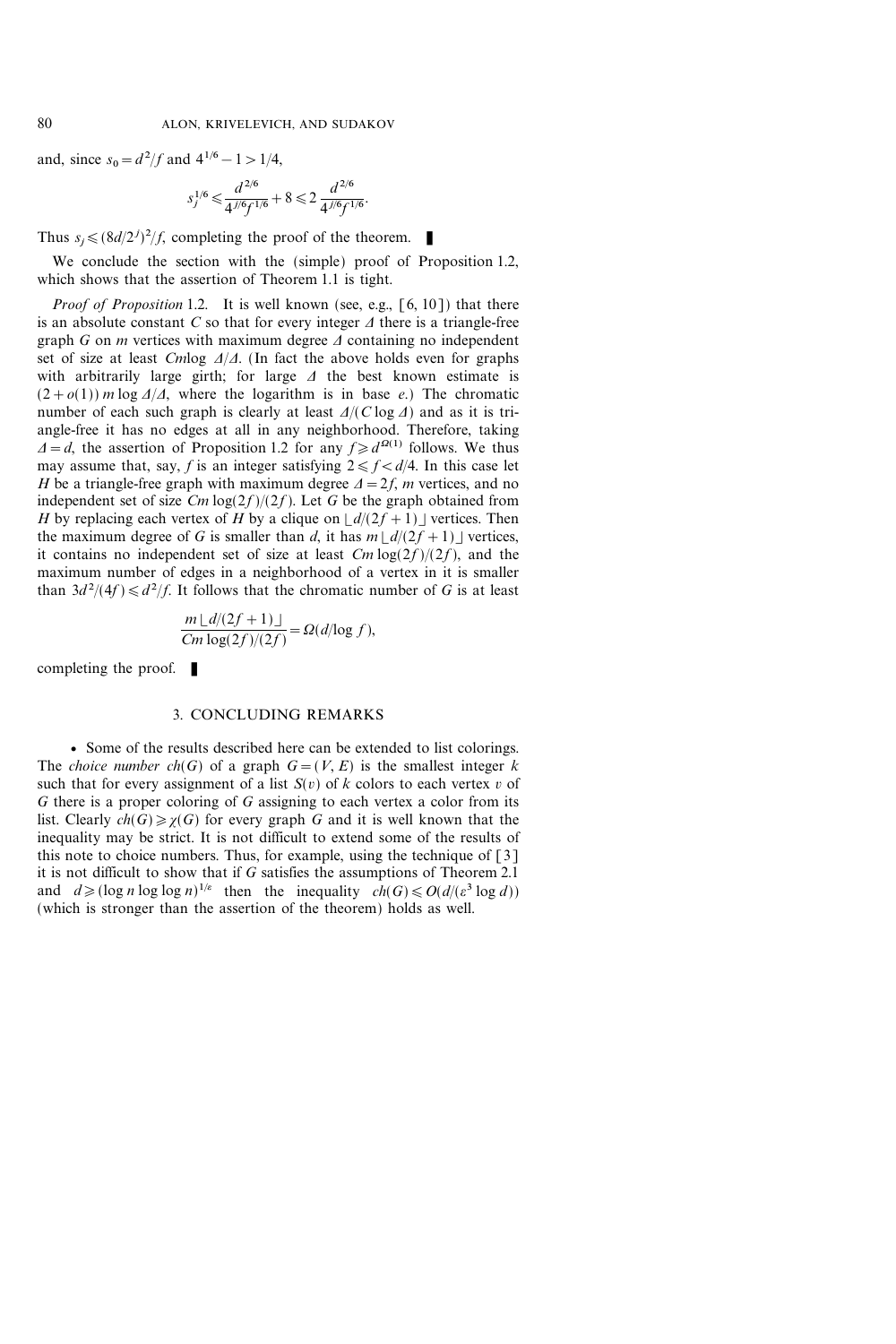Indeed, as proved by Johansson in [7], the choice number of any triangle-free graph with maximum degree d is at most  $O(d/\log d)$ . Given lists of colors  $L<sub>v</sub>$  of size  $O(d/(\varepsilon^3 \log d))$  for each vertex v, partition the set of all colors  $X = \bigcup_{v \in V} L_v$  into k sets  $X_1, ..., X_k$  by choosing for each color randomly and independently an index  $i$  between 1 and  $k$  and by placing it in  $X_i$ . Since for all vertices  $v \in V$  the random variable  $|L_v \cap X_i|$  is binomially distributed with parameters  $O(d/(\varepsilon^3 \log d))$  and  $1/k$ , then by a standard large deviation inequality (cf., e.g.,  $[4,$  Appendix A])

$$
Pr\left(|L_v \cap x_i| \le O\left(\frac{d}{\varepsilon^3 k \log d}\right)\right) < e^{-\Omega(d/(\varepsilon^3 k \log d))} = e^{-\Omega(d^{\varepsilon}/(\varepsilon \log d))} < \frac{1}{n^2}.
$$

Therefore with positive probability no such event happens. This implies that there exists a partition of the colors into  $k$  pairwise disjoint parts with the property that  $|L_v \cap X_i| \ge O(d/(\varepsilon^3 k \log d))$  for all i and  $v \in V$ . Take one such partition. Since the induced subgraph  $G[V_i]$  constructed in the proof of Theorem 2.1 is triangle-free and has maximum degree  $O(d/\varepsilon^2 k)$ , Johansson's result implies that its choice number is at most  $ch(G[V_i]) \le$  $O((d/\varepsilon^2 k)/\log(d/\varepsilon^2 k)) = O(d/(\varepsilon^3 k \log d))$ . Therefore one can color the induced subgraph  $G[V_i]$  using only colors from  $X_i$ . Since the sets  $X_i$  are pairwise disjoint this gives a proper coloring of the vertices of the graph G using the original lists of colors.

Similarly, if G satisfies the assumptions of Corollary 2.4 and  $d \geq$  $(\log |V| \log \log |V|)^{1/\varepsilon}$  then the inequality  $ch(G) \leq O(d/\log d)$  holds.

v It is worth noting that there is no analog of Theorem 1.1 if the assumption that the maximum degree of  $G$  is  $d$  is replaced by the assumption that  $G$  is  $d$ -degenerate. A graph is  $d$ -degenerate if any induced subgraph of it contains a vertex of degree at most d. It is easy and well known that each such graph is  $(d+1)$ -colorable (see, e.g., [9, p. 8]). However, it turns out that for every d there is a triangle-free d-degenerate graph  $G_d$ whose chromatic number is  $d+1$ . This is trivially true for  $d=1$ . Assuming it holds for  $d-1$ , we prove it for d,  $d \ge 2$ . Let  $G_d$  consist of d pairwise vertex disjoint copies  $H_1, H_2, ..., H_d$  of  $G_{d-1}$  together with an independent set X of size  $m^d$ , where m is the number of vertices of  $G_{d-1}$ . For each choice of d vertices, one from each  $H_i$ , there is a unique vertex of X joined to all these vertices. It is easy to check that the resulting graph is a trianglefree, *d*-degenerate graph of chromatic number  $d+1$ .

v Our main result here determines the asymptotic behavior of the maximum possible chromatic number of graphs with a given maximum degree and a given bound on the maximum number of edges in a neighborhood. A related conjecture is the following one, dealing with the maximum possible chromatic number of graphs with forbidden subgraphs.